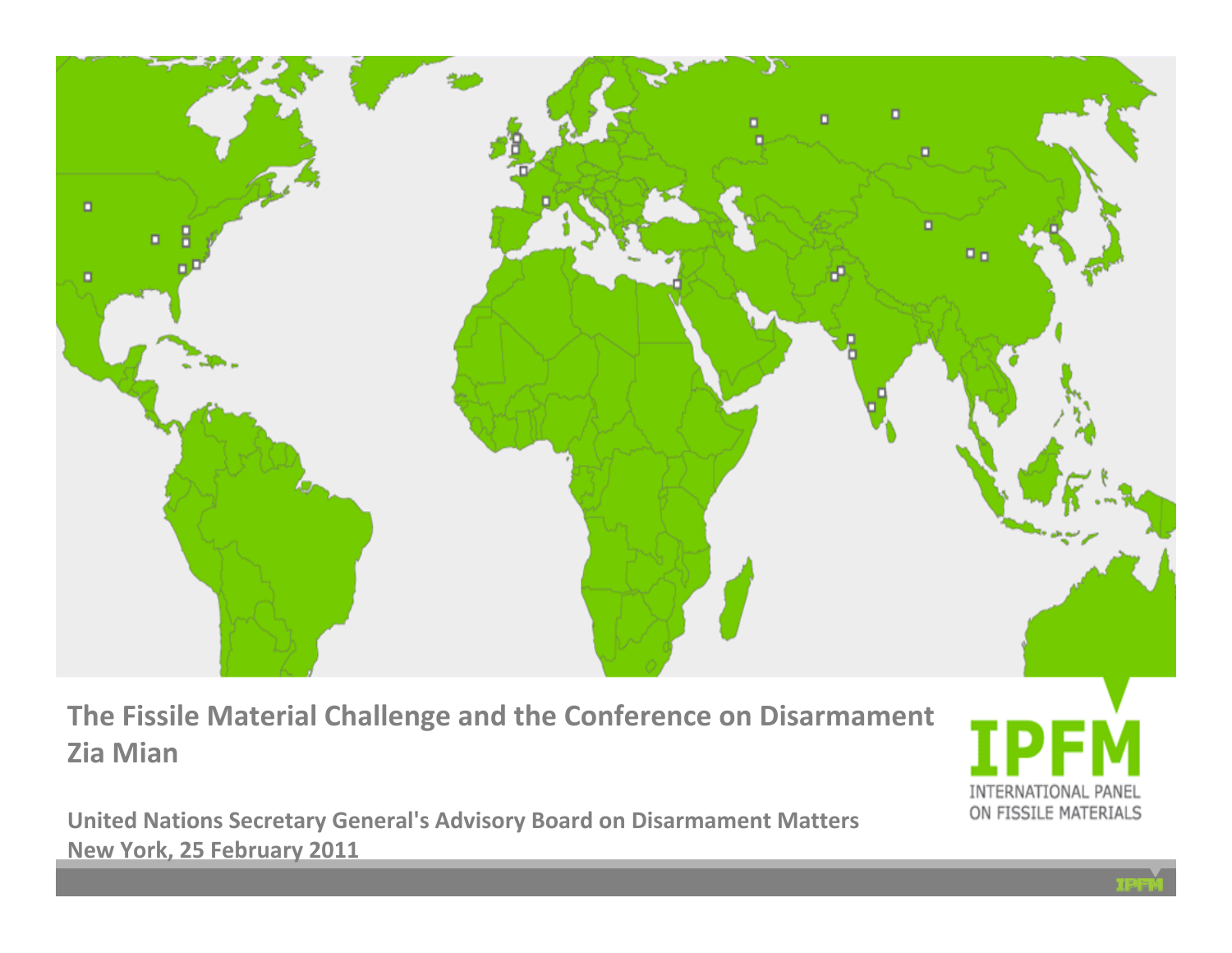### **About the IPFM**

**Mission:** to provide the technical basis for policy initiatives to consolidate, and reduce stockpiles of fissile materials (highly enriched uranium and plutonium) and thereby help:

- Achieve irreversible nuclear‐warhead reductions and lay the basis for disarmament,
- Strengthen the nonproliferation regime, and
- Reduce dangers of nuclear terrorism.
- 24 members from 17 states

Established Jan 2006 with MacArthur Foundation 5‐year grant.

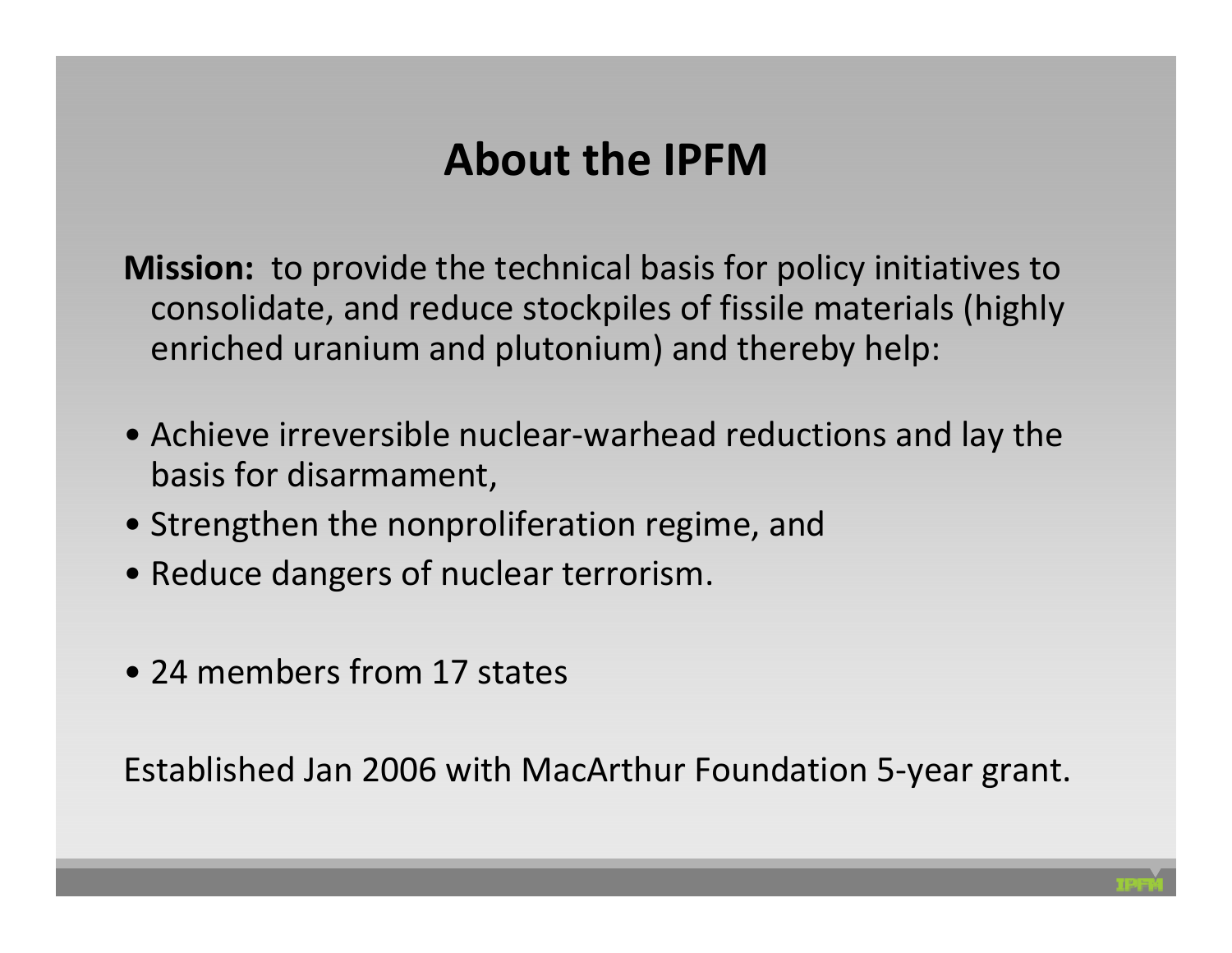# **Nuclear explosives need fissile materials which are not found in nature**



- • Highly Enriched Uranium (HEU) – uranium with more than 20% uranium‐235 Weapons contain HEU typically over 90% enriched Enrichment plants are needed since natural uranium is 0.7% uranium‐235
- • Plutonium (mostly Pu‐239) is produced in reactors and must be separated from radioactive spent fuel in <sup>a</sup> reprocessing plant

**Modern thermonuclear weapon has about 4 kg of plutonium and 20 kg of HEU**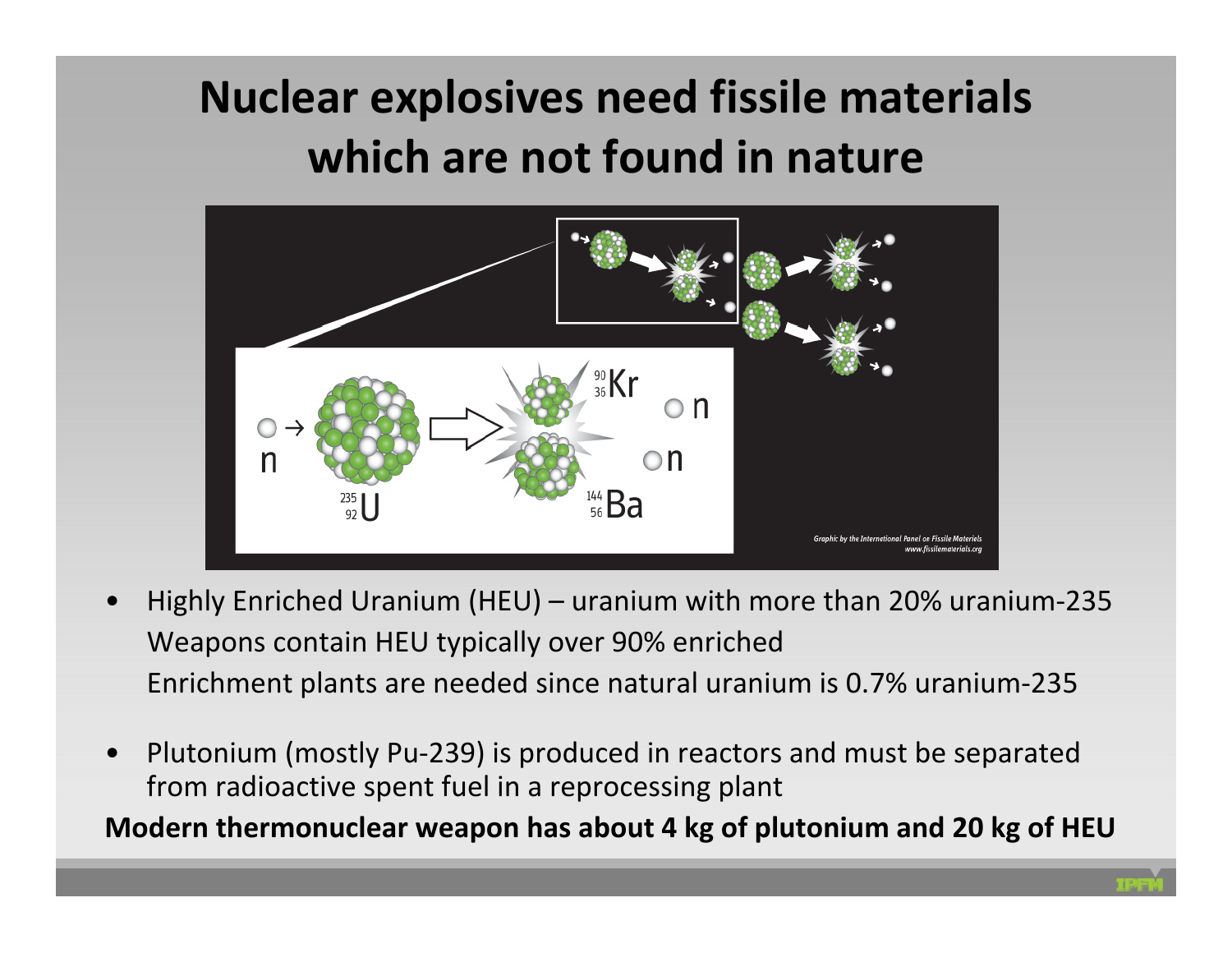### **Fissile‐material stocks**

#### **Global stock of weapon‐usable material is about 2000 tons**

- about 1500 tons of highly enriched uranium (HEU)
- almost 500 tons of separated plutonium

#### **What are "stocks"?**

- Weapons stocks [held by 9 states]
- •Former weapons stocks declared as 'excess' [3 states]
- •Naval and research reactor HEU fuel stocks [mostly naval – 4 states]
- •Civilian stocks [mostly plutonium – 10‐11 states]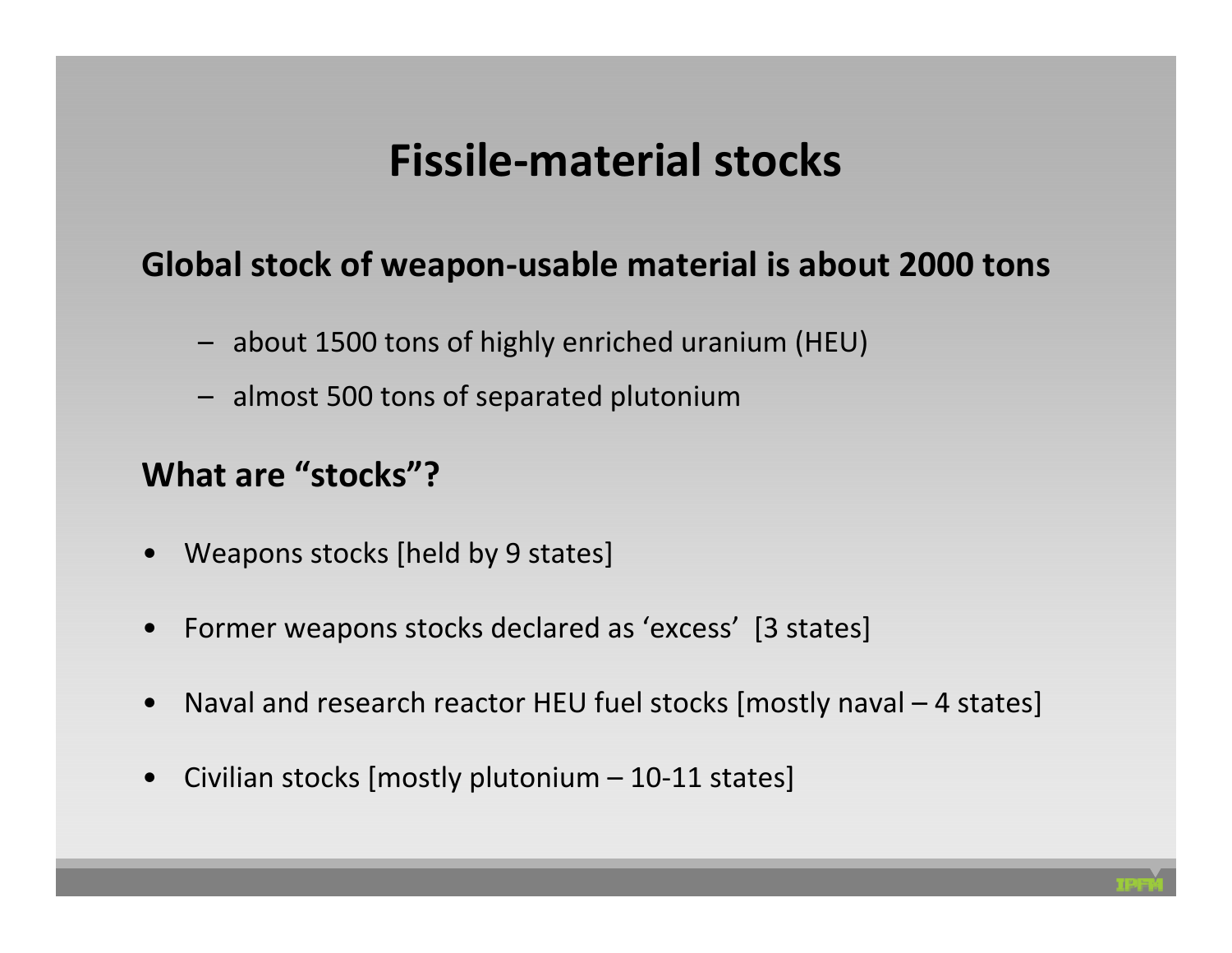#### **HEU stockpiles, 2010**

Global stockpile is about 1500 tons over 99% is in weapon states ‐‐ 95 % in Russia and U.S.

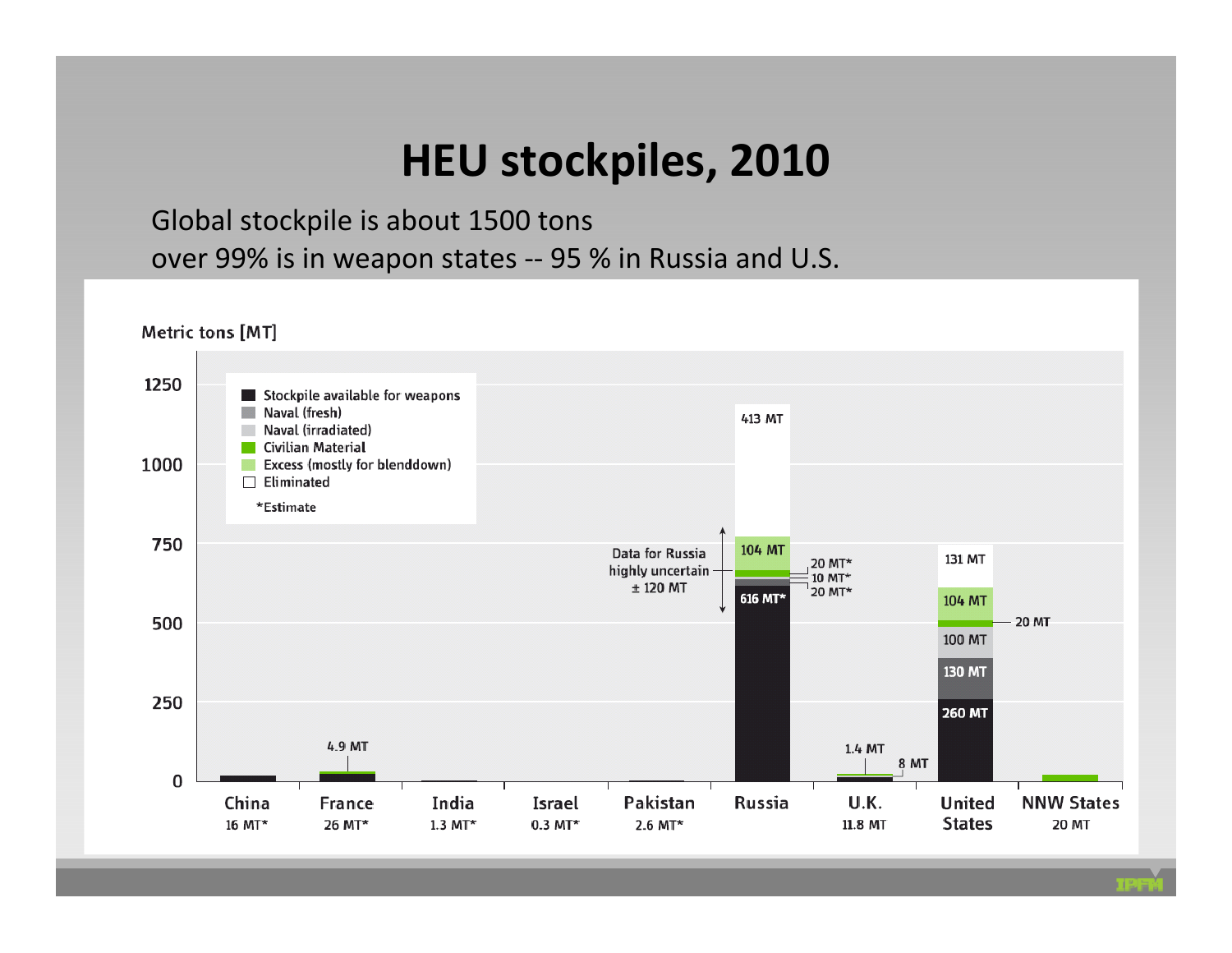#### **Stockpiles of separated plutonium, 2010**

Global stockpile is almost 500 tons half of this is civilian and this stock is growing

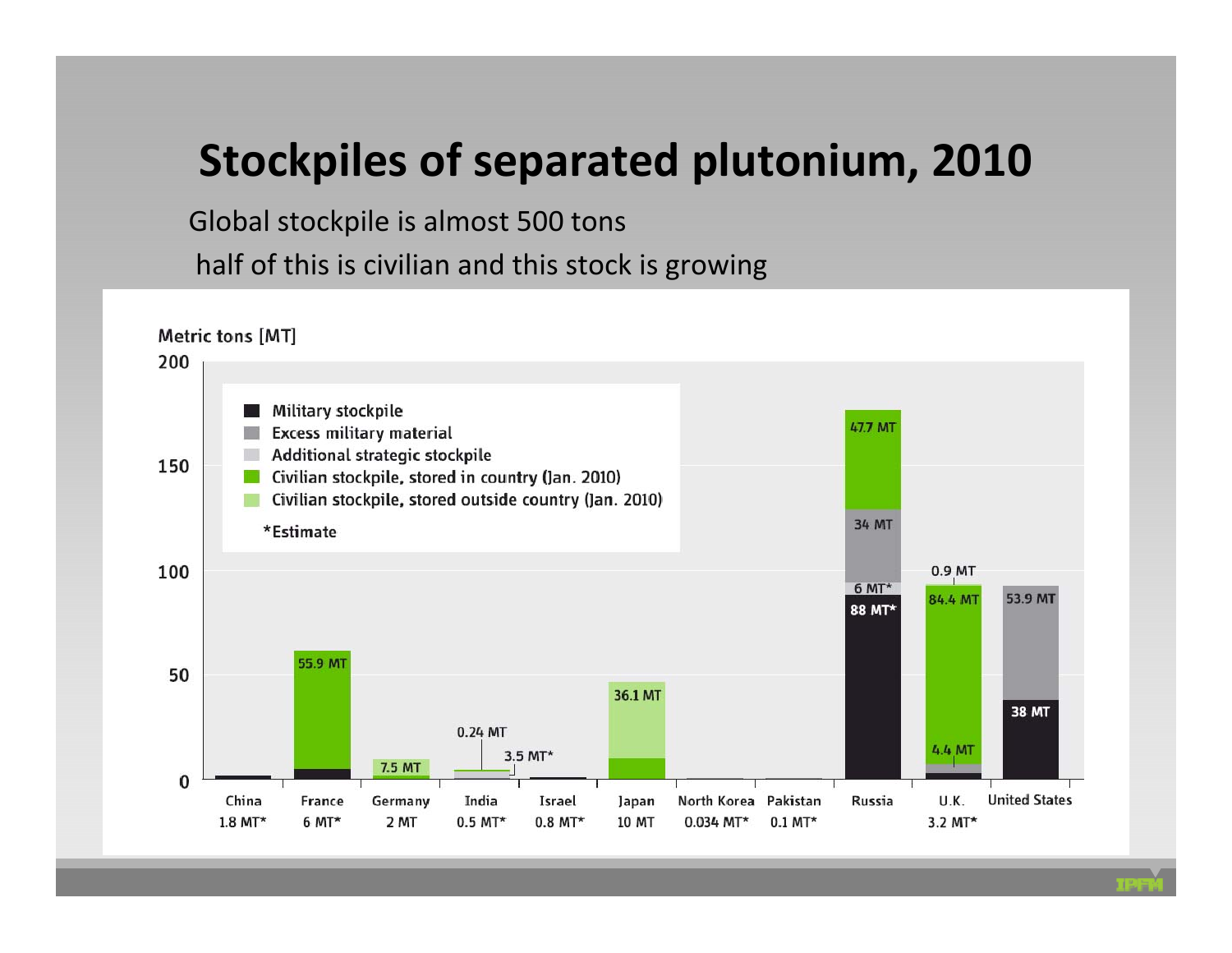## **Fissile material production**

#### **Active production for weapons in only three states**

- • Israel
	- Dimona reactor (since 1960s)
- • India
	- Dhruva reactor (CIRUS reactor shut in 2010, after fifty years)
	- Unsafeguarded power reactors and reactor‐grade plutonium
	- new unsafeguarded reactors being built and planned
	- uranium enrichment (for nuclear submarine and possible weapons)
- • Pakistan
	- 2 Khushab reactors
	- 2 Khushab reactors under construction
	- Uranium enrichment for weapons since 1970s

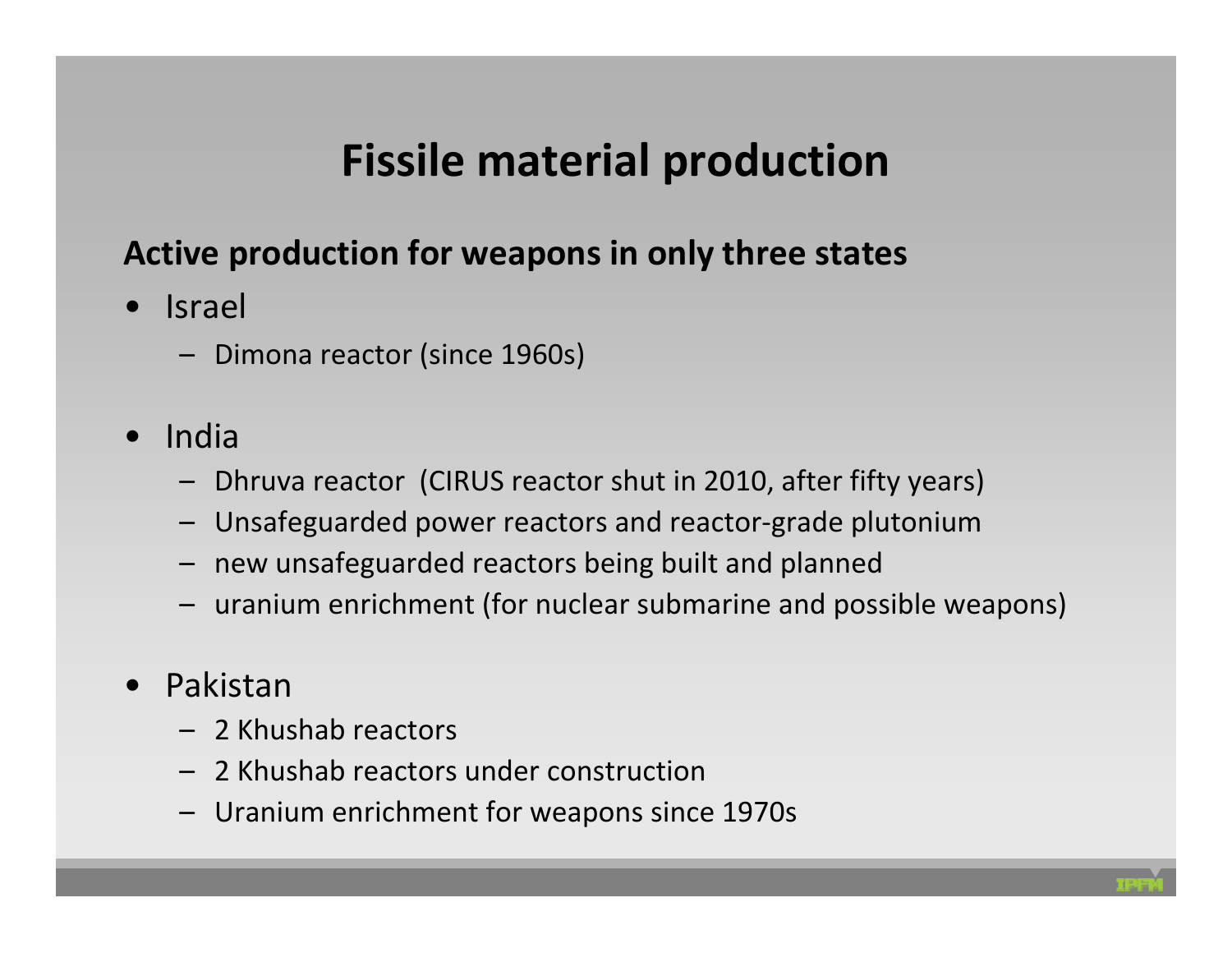#### **Pakistan blocks the FMCT at the CD**

- Stocks Pakistan will not accept <sup>a</sup> fissile material 'gap'
	- India's unsafeguarded reactor‐grade plutonium stockpile
	- India's breeder reactor program can produce weapons plutonium
	- US‐India nuclear deal allows India to expand its nuclear arsenal
- Size of arsenal Pakistan aiming for <sup>a</sup> much larger arsenal
	- India's large conventional forces
	- India's plan for missile defenses
	- Triad: Pakistan Army, Air Force, Navy all have "Strategic Commands"
	- Nuclear establishment (SPD/PAEC) wants to grow
- •Bargaining  $\text{chip} - \text{a}$  way to leverage parity with India
	- nuclear deal, like US‐NSG‐India deal to lift nuclear sanctions
	- Membership of export control groups (Nuclear Suppliers Group, etc.)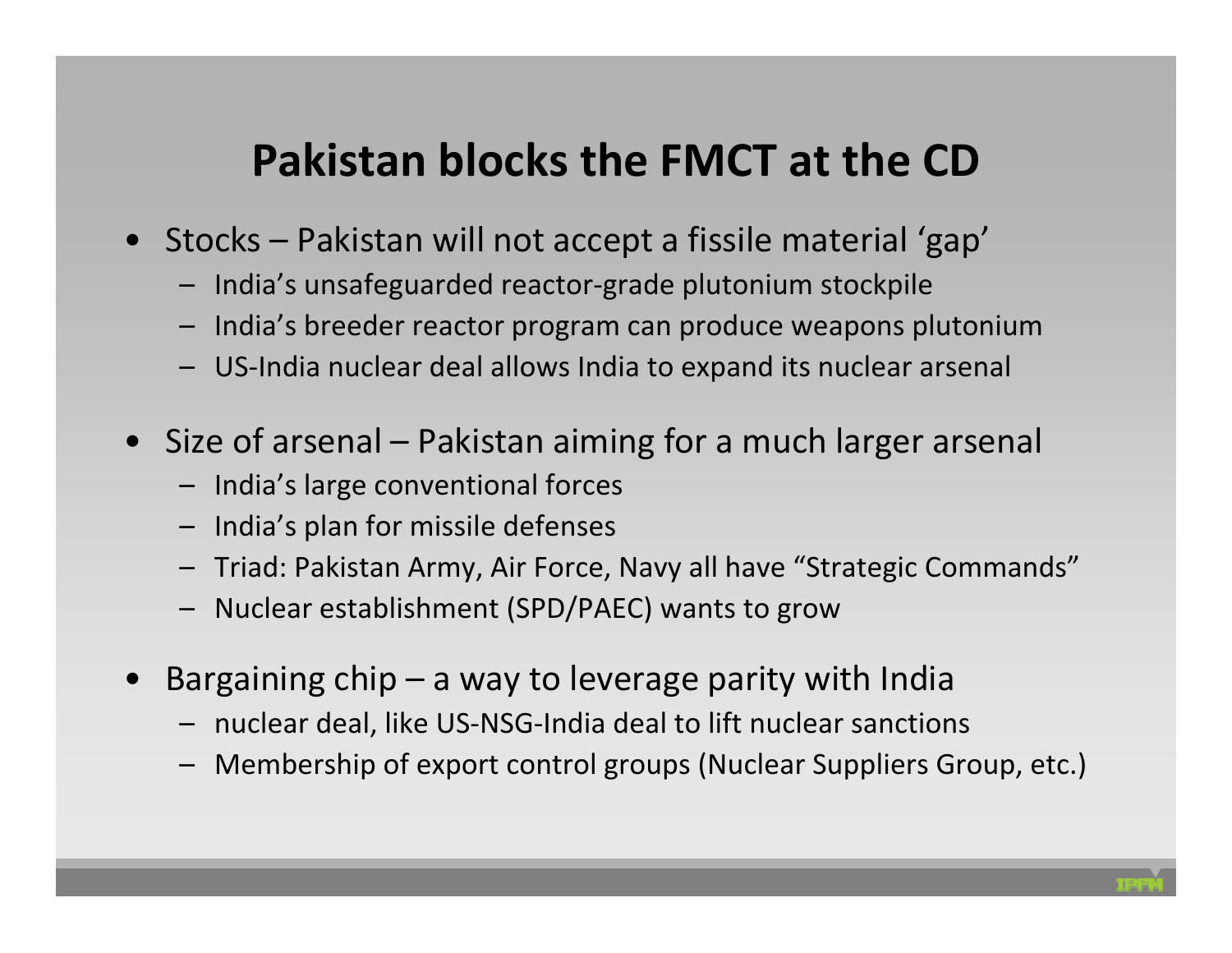### **Taking the FMCT outside the CD?**

- **US** "If we cannot find <sup>a</sup> way to begin these [FMCT] negotiations in the CD, then we will need to consider other options."
- **Russia** "it is counterproductive to launch any discussions of the FMCT topic parallel to the CD due to the fact that they do not comprise all countries possessing military nuclear arsenals."
- **China** "CD is the only and the best place to negotiate FMCT."
- **UK** "The CD remains the best and only option for negotiating an FMCT with all of the key nuclear players. The inclusion of these key players in any treaty is essential..."
- **India** "CD is the appropriate forum for negotiating the FMCT."
- •**Pakistan** – will not participate in non‐CD negotiations on FMCT.

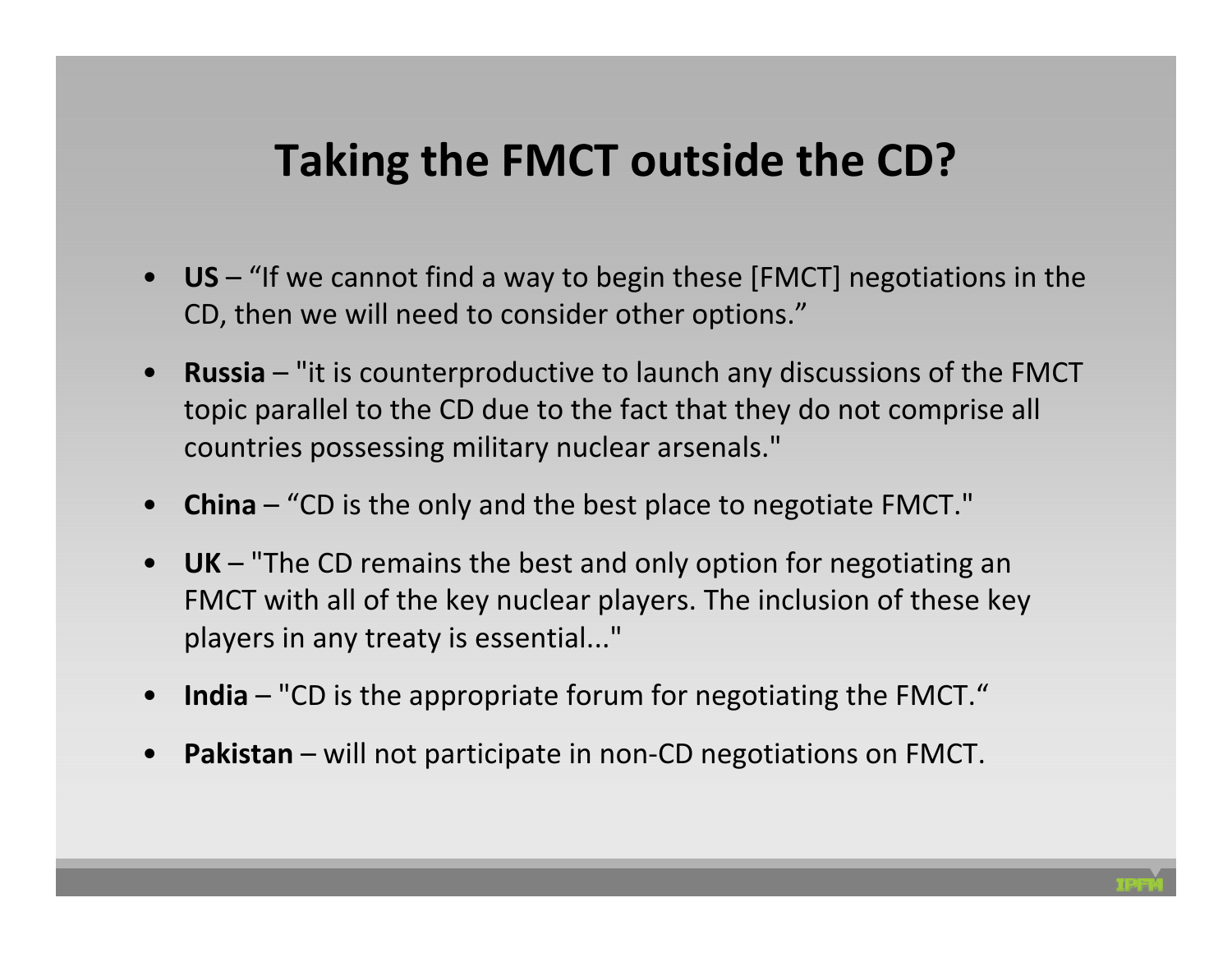## **Getting Pakistan to allow and join FMCT talks**

- • Give Pakistan what it wants
	- Unacceptable to most states (especially nuclear weapon states).
- • Force Pakistan to make hard choices
	- For US and others, the war against the Taliban is more important.
- • UN Security Council Resolution 1172 (June 1998 – unanimous):
	- India and Pakistan "to stop … nuclear weapon development programs [and] further production of fissile material for nuclear weapons."
	- Urges India and Pakistan to participate .. in <sup>a</sup> positive spirit.. on the basis of the agreed mandate, in negotiations [at CD on FMCT];
	- *Requests the Secretary‐General to report urgently to the Council on the steps taken by India and Pakistan to implement the present resolution;*
	- *Expresses its readiness to consider further how best to ensure the implementation of the present resolution;*
	- *Decides to remain actively seized of the matter.*

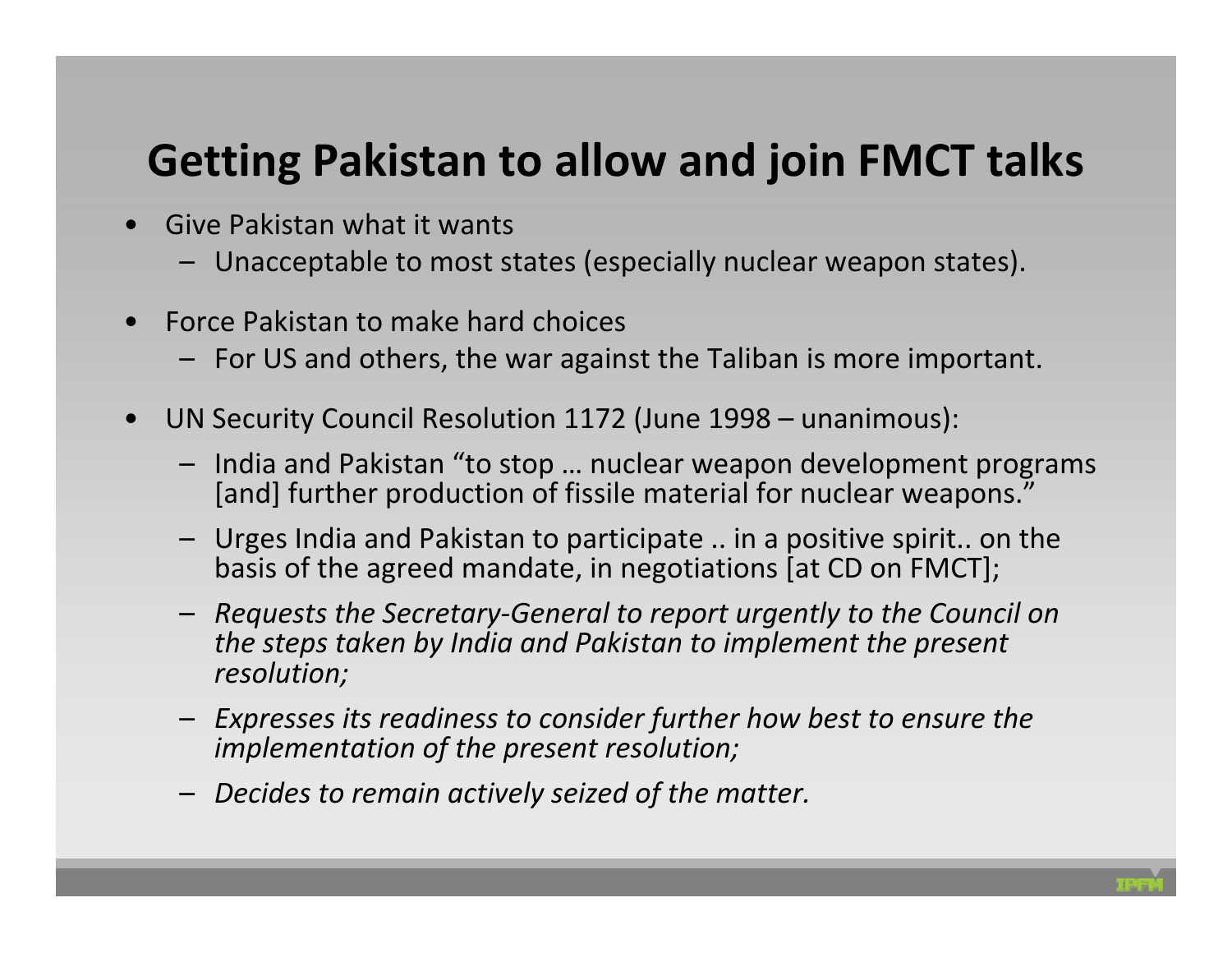# **Lay the groundwork for <sup>a</sup> verifiable FMCT that can offer <sup>a</sup> path to nuclear disarmament**

As a way to create the conditions for negotiating an effectively verifiable FMCT that is both <sup>a</sup> non‐proliferation and <sup>a</sup> disarmament measure:

- • Build trust in good intentions and <sup>a</sup> shared goal of disarmament
	- End nuclear complex and arsenal modernization programs
	- US, Russia, France, China and UK have modernization plans
- • Develop verification approaches and technologies that can apply to an FMCT and also would contribute to verification of nuclear disarmament
- •Create facts on the ground (behave as if FMCT were in force)
- •Embed the FMCT in an explicit disarmament framework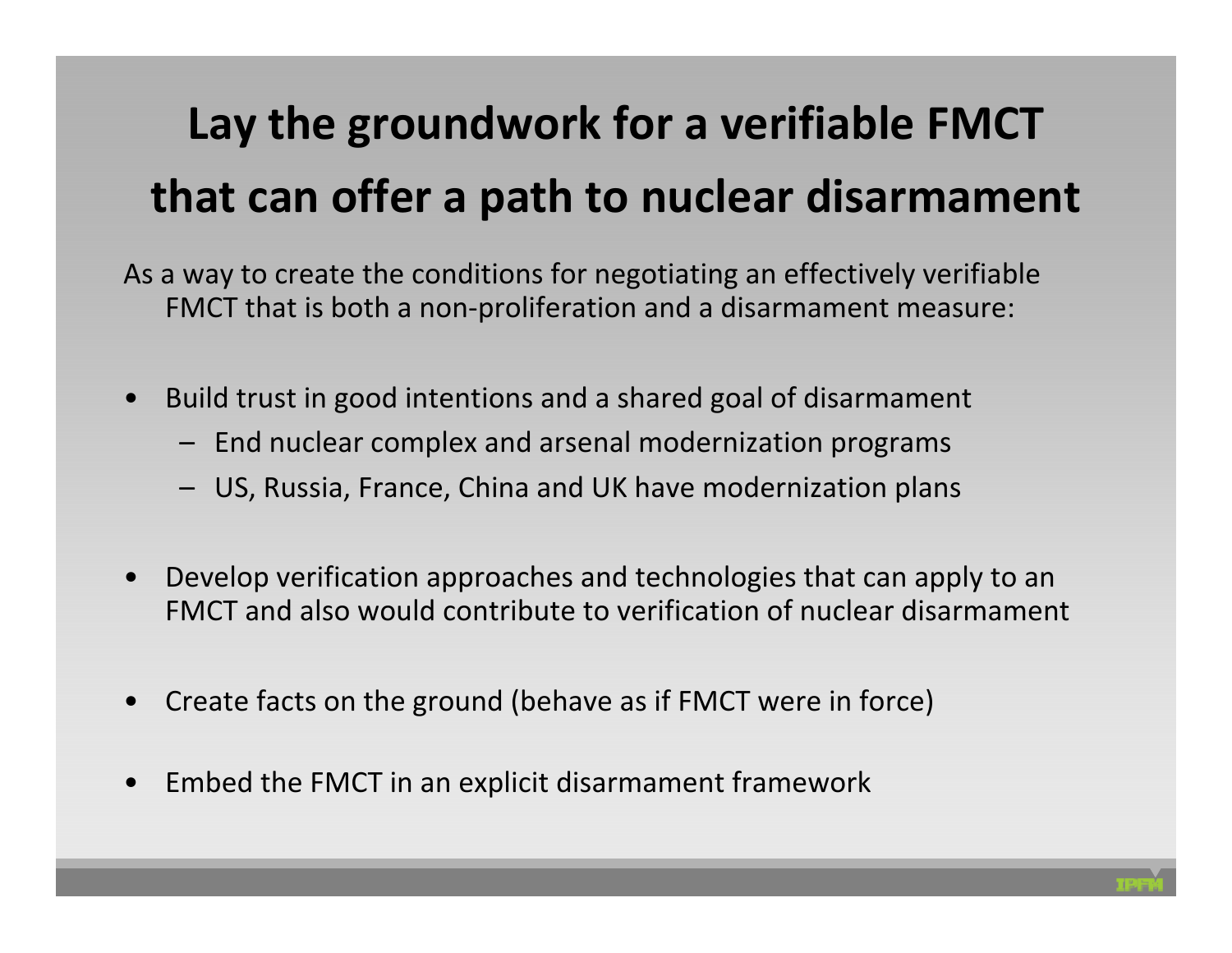## **Increasing transparency about fissile materials and nuclear weapons production**

**Nuclear weapon states could update and consider how to implement <sup>a</sup> multilateral version of the 1997 U.S. National Academy of Sciences proposal for <sup>a</sup> US‐Russia data exchange about nuclear arsenals:**

- description of facilities at which nuclear explosives have been designed, assembled, tested, stored, deployed, maintained, and dismantled, and which produced or fabricated key weapon components and nuclear materials; and the relevant operating records of these facilities.
- current location, type, and status of all nuclear explosive devices and the history of every nuclear explosive device manufactured, including the dates of assembly and dismantling or destruction in explosive tests.

*The Future of U.S. Nuclear Weapons Policy, NAS, 1997, p.61.*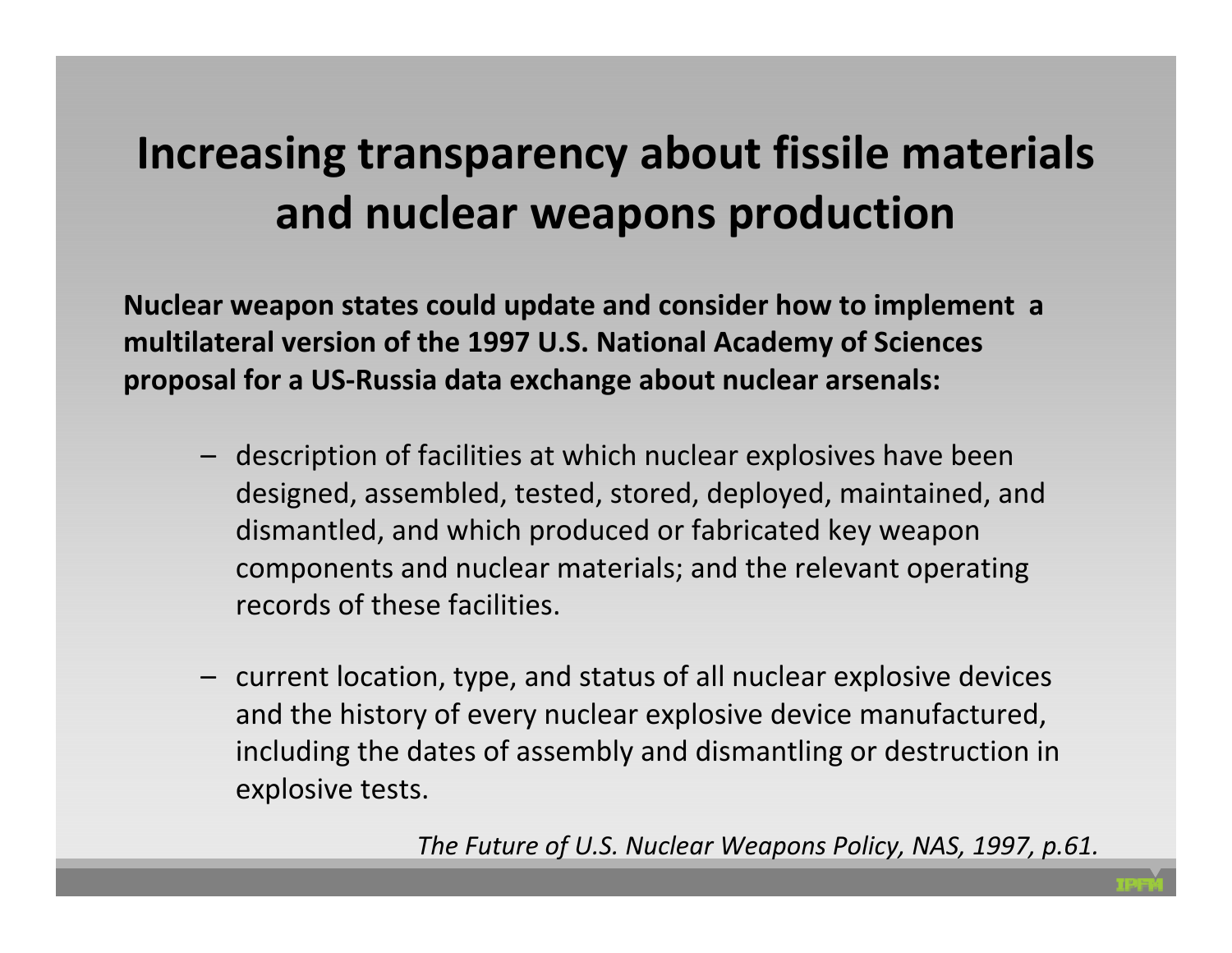### **Collaborative FMCT verification projects**

- • Develop bilateral, trilateral and multilateral cooperative projects (with IAEA) on nuclear archeology methods
- • Window of opportunity for cooperative nuclear archaeology projects as US, UK, Russia, France and China all have shut‐down production reactors and in some cases plans to dismantle them and to dispose of depleted uranium from HEU production.
- • The weapon states might begin by each identifying one production reactor as a potential test bed for international studies to clarify the capabilities and limits of nuclear archaeology.
- • Weapon states could provide access to legacy production and waste storage sites to international teams (including IAEA) to carry out measurements that would reveal the quantities and types of fissile materials produced there.

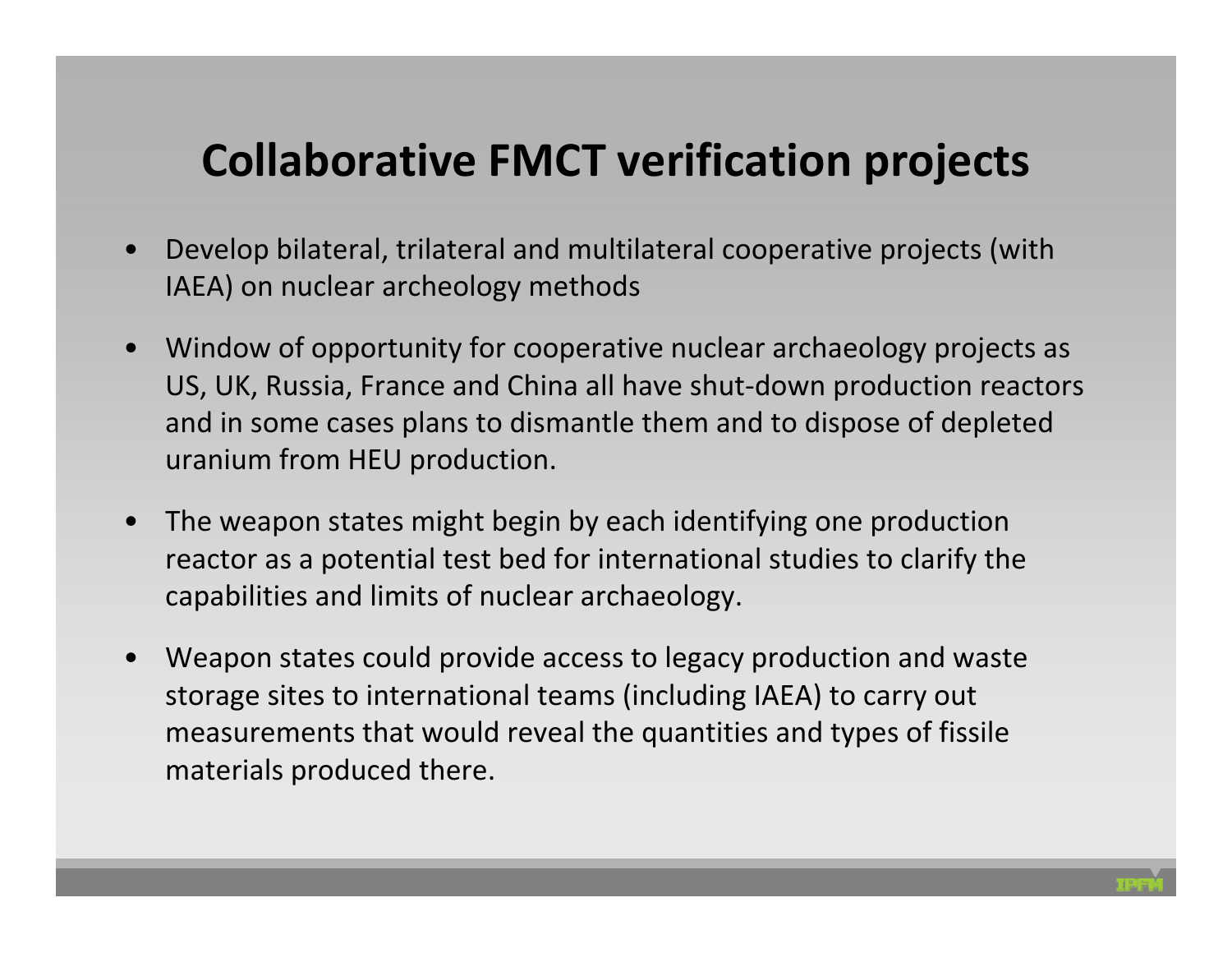# **Start putting fissile material stocks under safeguards**

**Nuclear weapon states could begin to offer 'excess' weapon material, naval and civilian fissile material for IAEA safeguards**

- • U.S. and Russia reduced arsenals and declared fissile material "excess" (1993‐94 for HEU, and 1996‐2000 for plutonium)
	- US still has HEU and plutonium for 10,000 weapons
	- Russia still has HEU and plutonium for 20,000 weapons
- UK has cut arsenal to 160 deployed warheads but has fissile material for over 700 warheads and only <sup>a</sup> small amount of material declared excess
- • France has reduced arsenal by 50%, to 300 warheads but declared no material excess
- •China has not reduced weapons nor declared material excess